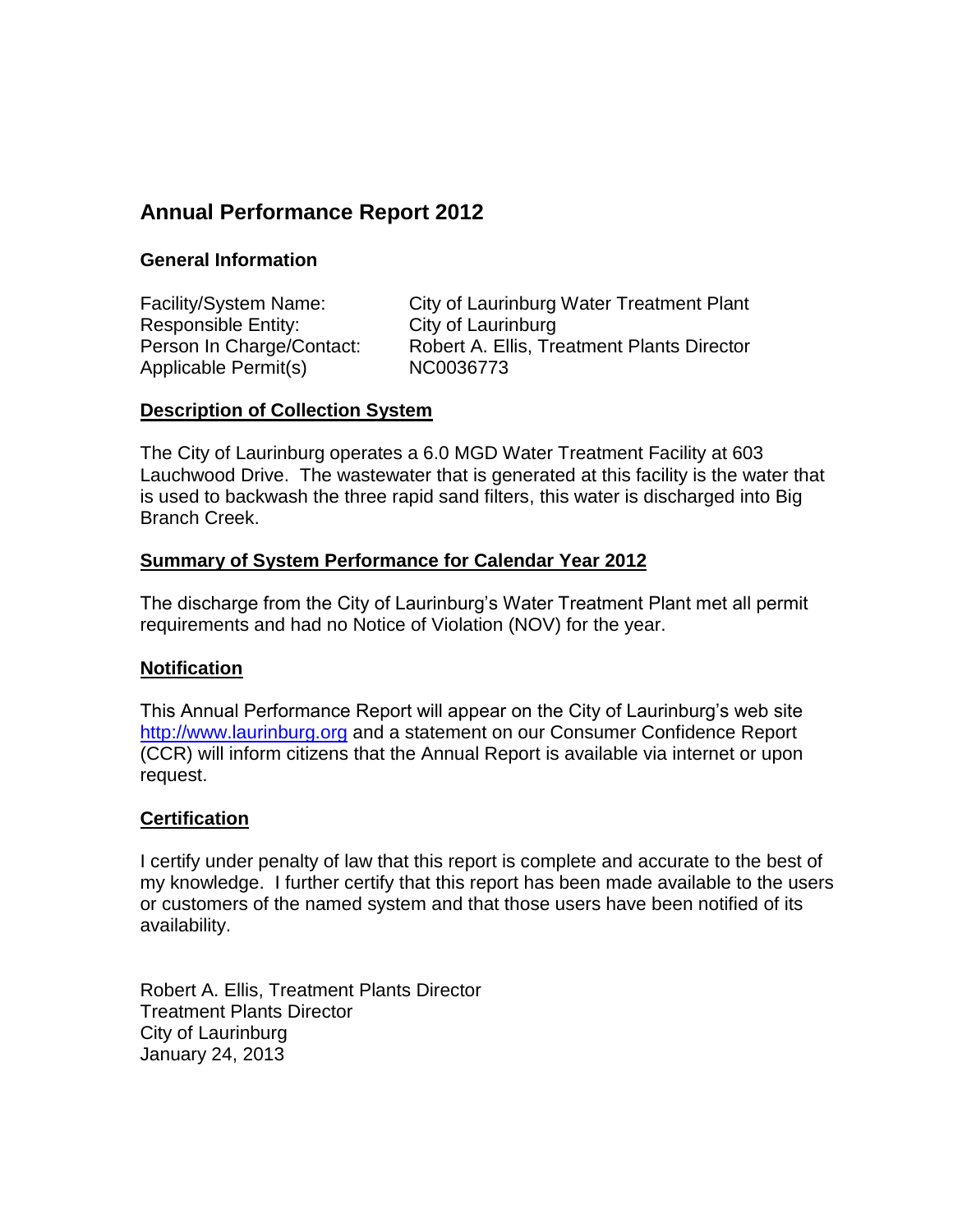# **Annual Performance Report 2012**

## **General Information**

| Facility/System Name:      | Pilkington North American Wastewater Plant |
|----------------------------|--------------------------------------------|
| <b>Responsible Entity:</b> | City of Laurinburg                         |
| Person In Charge/Contact:  | Robert A. Ellis, Treatment Plants Director |
|                            | Ricky Odom, ORC                            |
| Applicable Permit(s)       | NC0021661                                  |

### **Description of Collection System**

The Pilkington North American Wastewater Treatment Plant is a 30,000 gallons per day wastewater facility with the following components: extended aeration, anaerobic sludge digesters, clarifier and post chlorination. This facility treats only the domestic waste from Pilkington North American Plant.

## **Summary of System Performance for Calendar Year 2012**

The discharge from the Pilkington North American Wastewater Treatment Plant was in non-compliance in January 2012 due to weekly Total Suspended Residual (TSS) exceeded limit of 45 mg/L to 47 mg/L. The results for the month was 47mg/L.

## **Corrective Measures**

Collect and analyze additional samples in the future to prevent non-compliance.

#### **Notification**

This Annual Performance Report will appear on the City of Laurinburg's web site [http://www.laurinburg.org](http://www.laurinburg.org/) and a statement on our Consumer Confidence Report (CCR) will inform citizens that the Annual Report is available via internet or upon request.

## **Certification**

I certify under penalty of law that this report is complete and accurate to the best of my knowledge. I further certify that this report has been made available to the users or customers of the named system and that those users have been notified of its availability.

Robert A. Ellis, Treatment Plants Director Treatment Plants Director City of Laurinburg January 24, 2013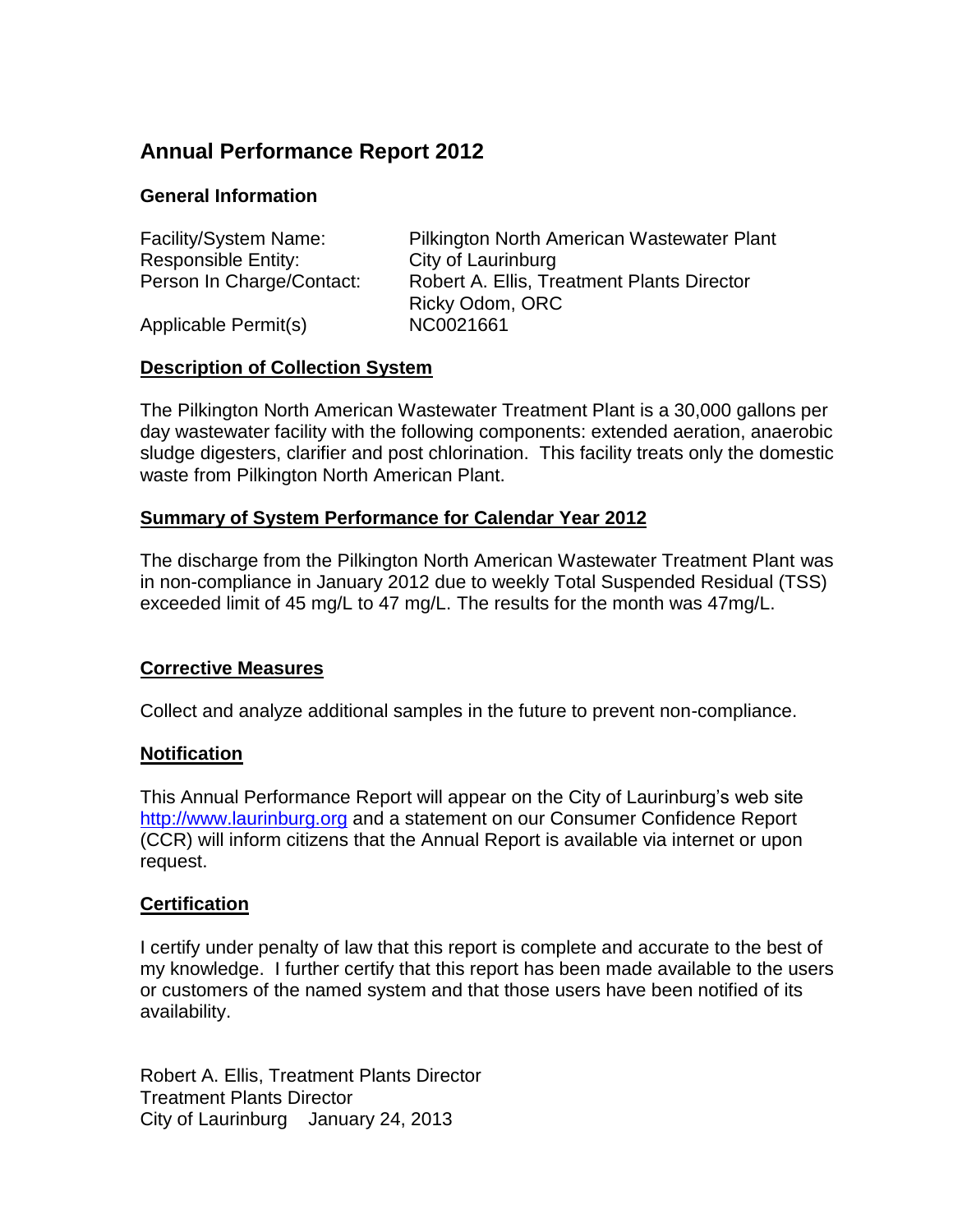# **Annual Performance Report 2012**

## **General Information**

| Facility/System Name:     | City of Laurinburg Leith Creek Wastewater Plant |
|---------------------------|-------------------------------------------------|
| Responsible Entity:       | City of Laurinburg                              |
| Person In Charge/Contact: | Robert A. Ellis, Treatment Plants Director      |
| Applicable Permit(s)      | NC0020656 / WQ002526 / WQCS00062                |

### **Description of Collection System**

The City of Laurinburg's collection system consists of 34 pump stations located throughout the system. There are 123.7 miles of gravity sewers and 24 miles of force mains. Our Leith Creek Plant consist of two types of treatment, one extended aeration plant, consisting of 2 aeration basins, 2 clarifiers, 2 chlorine contact chambers and one return sludge pump station with 3 pumps, total capacity 2.0 million gallons per day (MGD).

The second plant is an oxidation ditch style with 1 clarifier, 1 chlorination point and 1 return sludge pump station with 3 dual speed pumps, total capacity 2.0 MGD, for a total treatment capacity of 4.0 MGD. The facility has 2 aerobic digesters, (1) 150,000-gallon tank and (1) 650,000-gallon tank with course air diffusers.

## **Summary of System Performance for Calendar Year 2012**

The discharge from the City of Laurinburg's Leith Creek Wastewater Treatment Plant was in non-complaint for the month of May due to low level Mercury exceeding the monthly limit.

#### **Corrective Measures**

The regional office has been notified of these results and will monitor and investigate in the future the source of the contaminant. .

#### **Summary of Sanitary Sewer Spills/Overflows:**

| Months     | Location      |
|------------|---------------|
| 02/13/2012 | 12381 Woodrun |
| 08/20/2012 | 17080 Wagram  |

**Volume** n Drive 100 Gallons n Road 300 Gallons

Sanitary sewer overflow events did not exceed 1000 gallons and are non reportable.

\*Note the overflows listed resulted in no environmental impact.

#### **Notification**